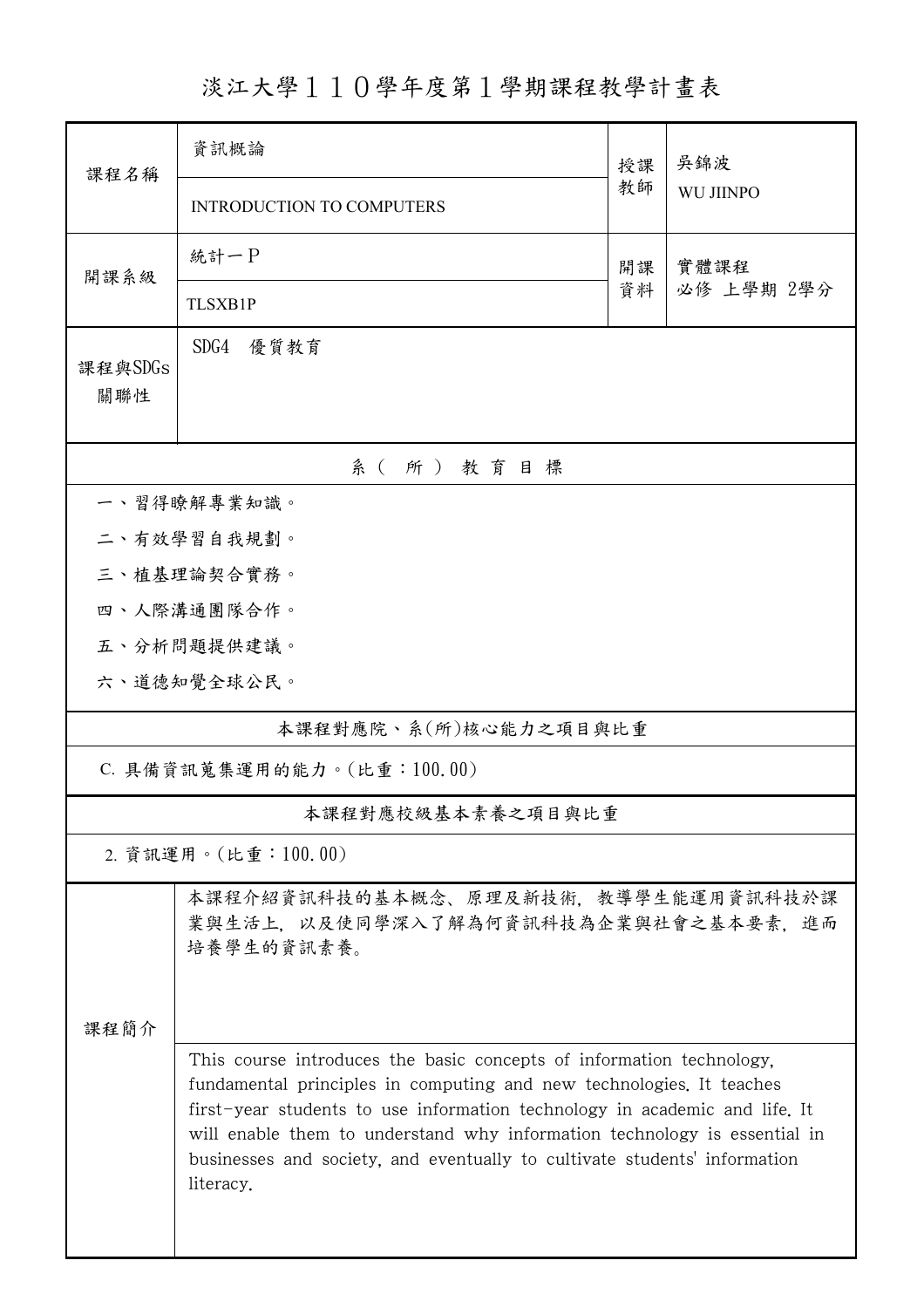## 本課程教學目標與認知、情意、技能目標之對應

將課程教學目標分別對應「認知(Cognitive)」、「情意(Affective)」與「技能(Psychomotor)」 的各目標類型。

一、認知(Cognitive):著重在該科目的事實、概念、程序、後設認知等各類知識之學習。

二、情意(Affective):著重在該科目的興趣、倫理、態度、信念、價值觀等之學習。

三、技能(Psychomotor):著重在該科目的肢體動作或技術操作之學習。

| 序<br>號         | 教學目標(中文)                                 |                                                      |                   | 教學目標(英文)                                                                                                                                                  |          |  |  |
|----------------|------------------------------------------|------------------------------------------------------|-------------------|-----------------------------------------------------------------------------------------------------------------------------------------------------------|----------|--|--|
| $\mathbf{1}$   | 讓學生深入瞭解資訊科技在企業與<br>社會的重要性。               |                                                      |                   | Provide an in-depth understanding of why<br>computers are essential in business and society                                                               |          |  |  |
| $\overline{2}$ | 學會電腦、行動裝置、網際網<br>路、程式與應用、數位安全的基本<br>術語。  |                                                      |                   | Teach the fundamentals of and terms associated<br>with computers and mobile devices, the Internet,<br>programs and apps, and digital safety and security. |          |  |  |
| $\overline{3}$ | 讓學生透過實際上使用電腦、行動<br>裝置、網路等學習資訊科技相關知<br>識。 |                                                      |                   | Allow students to learn by actually using computers.<br>mobile devices, and the Internet.                                                                 |          |  |  |
|                | 提供資訊科技領域最新的知識。                           |                                                      |                   | Present the most-up-to-date technology in an<br>ever-changing discipline                                                                                  |          |  |  |
|                |                                          |                                                      |                   | 教學目標之目標類型、核心能力、基本素養教學方法與評量方式                                                                                                                              |          |  |  |
| 序<br>號         | 目標類型                                     | 院、系 $(\kappa)$  <br>核心能力                             | 校級<br>基本素養        | 教學方法                                                                                                                                                      | 評量方式     |  |  |
| 1              | 認知                                       | $\mathcal{C}$                                        | $\overline{2}$    | 講述、討論                                                                                                                                                     | 測驗、實作    |  |  |
| 2              | 認知                                       | C                                                    | $\overline{2}$    | 講述                                                                                                                                                        | 測驗       |  |  |
| 3              | 認知                                       | $\mathcal{C}$                                        | $\overline{2}$    | 實作                                                                                                                                                        | 實作       |  |  |
| 4              | 認知                                       | C                                                    | $\overline{2}$    | 講述                                                                                                                                                        | 測驗       |  |  |
| 授課進度表          |                                          |                                                      |                   |                                                                                                                                                           |          |  |  |
| 週次             | 日期起訖                                     |                                                      |                   | 內 容 (Subject/Topics)                                                                                                                                      | 備註       |  |  |
| 1              | $110/09/22$ ~<br>110/09/28               | 課程介紹                                                 |                   |                                                                                                                                                           | 教學計畫表    |  |  |
| 2              | $110/09/29$ ~<br>110/10/05               |                                                      |                   | 數位科技的影響 (1), Python介紹、安裝                                                                                                                                  | Module 1 |  |  |
| 3              | $110/10/06$ ~<br>110/10/12               | 數位科技的影響(2)                                           |                   |                                                                                                                                                           | Module 1 |  |  |
| 4              | $110/10/13$ ~<br>110/10/19               | 數位科技的影響(3)                                           |                   |                                                                                                                                                           | Module 1 |  |  |
| 5              | $110/10/20$ ~<br>110/10/26               | 值型態、運算子、字串                                           |                   | 全球資訊網 (1),程式語言基礎概念:指令敘述式、數                                                                                                                                | Module 2 |  |  |
| 6              | $110/10/27$ ~<br>110/11/02               | 值型態、運算子、字串                                           |                   | 全球資訊網 (2),程式語言基礎概念:指令敘述式、數                                                                                                                                | Module 2 |  |  |
| 7              | $110/11/03$ ~<br>110/11/09               | 全球資訊網 (3),程式語言基礎概念:指令敘述式、數<br>Module 2<br>值型態、運算子、字串 |                   |                                                                                                                                                           |          |  |  |
| 8              | $110/11/10$ ~<br>110/11/16               |                                                      | 電腦硬體 (1),條件判斷式(1) |                                                                                                                                                           | Module 3 |  |  |